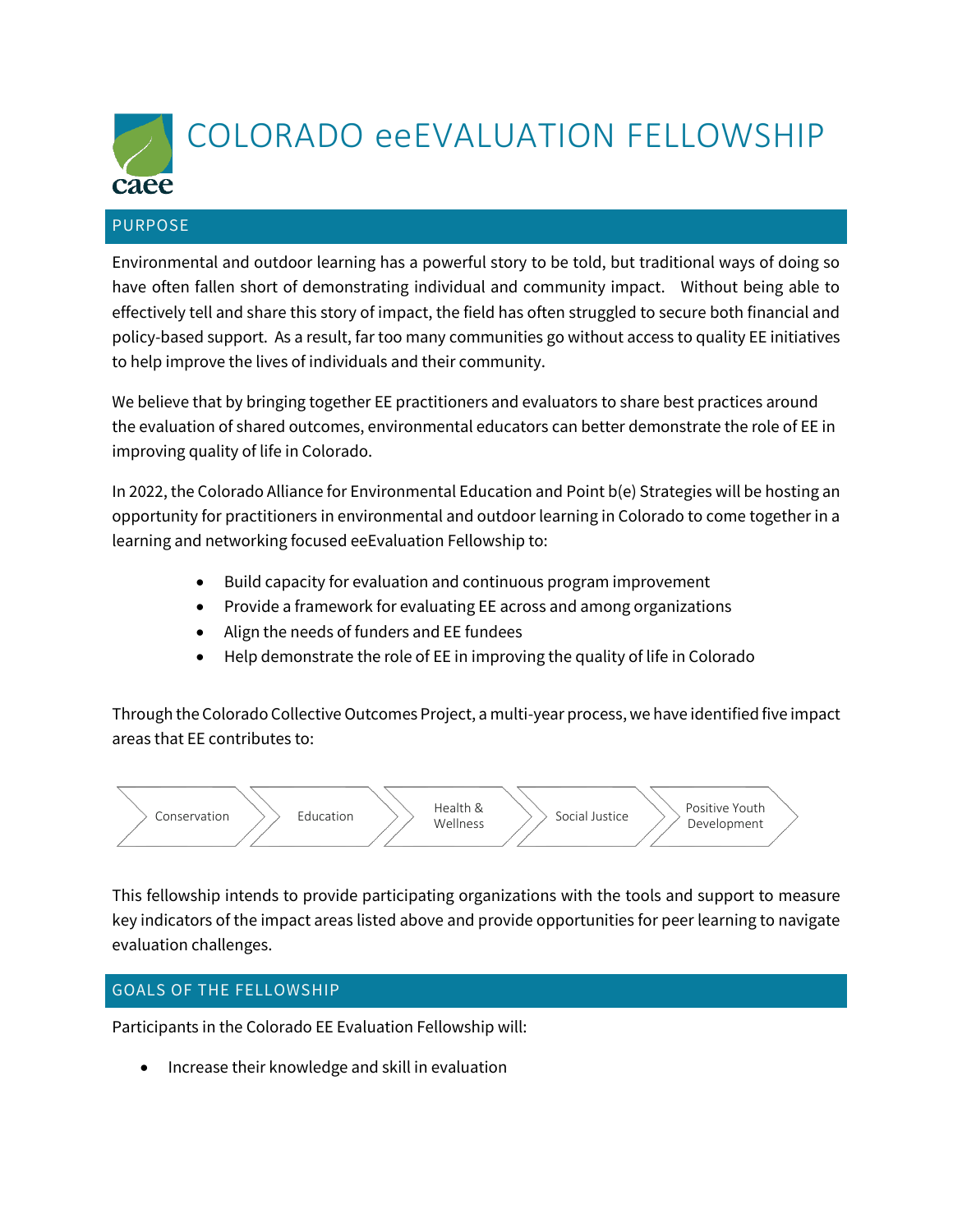- Build a network of peers who are using Colorado's Collective Outcomes to evaluate their programs
- Develop/modify and conduct an evaluation of an EE program using Colorado's Collective Outcomes
- Participate and contribute data to a collective EE evaluation to build support for environmental and outdoor learning.

## EXPECTATIONS

#### *Selected Organizations*

- Participate in one-three-hour training to align your organization's programming with the Colorado Collective Outcomes and develop or modify your evaluation plan on August  $25<sup>th</sup>$  from 1pm-4pm
- Participate in 4 Peer Learning Sessions to navigate and explore evaluation challenges
- Commit to participation by 1-2 members of your team
- Demonstrate commitment of organizational leadership support to conduct evaluation and contribute data to collective report
- Collect data according to customized evaluation plan from September 2022-May 2023

## *Collective Outcomes Team Support:*

- Provide semi-customized survey tools that can be used by your organization
- Facilitate Evaluation Training Workshop
- Facilitate four peer learning sessions
- Offer up to 2 hours of evaluation and coaching support for data collection and analysis
- Provide Final Collective Report on the Outcomes in June 2023

# PROGRAM ACTIVITIES AND TIMELINE

*May-August 8 th*: Applications for participating will be accepted.

*August 25th from 1-4pm*: Point b(e) Strategies will onboard Fellows with a three-hour virtual training which will provide participants with an overview of COCO. This training will ground all Fellows in common evaluation language and terminology.

*September 2022- May 2023.* Fellows will participate in four peer learning circles to dive deeper into evaluation topics and complexities related to embedding evaluation into environmental education programming. Fellows will engage in readings and other evaluation activities to further develop knowledge and shared learning. As part of the Fellowship, Fellows will commit to incorporating data collection methods to gather data related to the Colorado Collective Outcomes Project. Fellows will collect data during the Fellowship and use the learning circles to explore how to improve strategies and enhance evaluations.

• Peer Learning Session #1: *Friday, September 30th, 2022 from 9-11am*